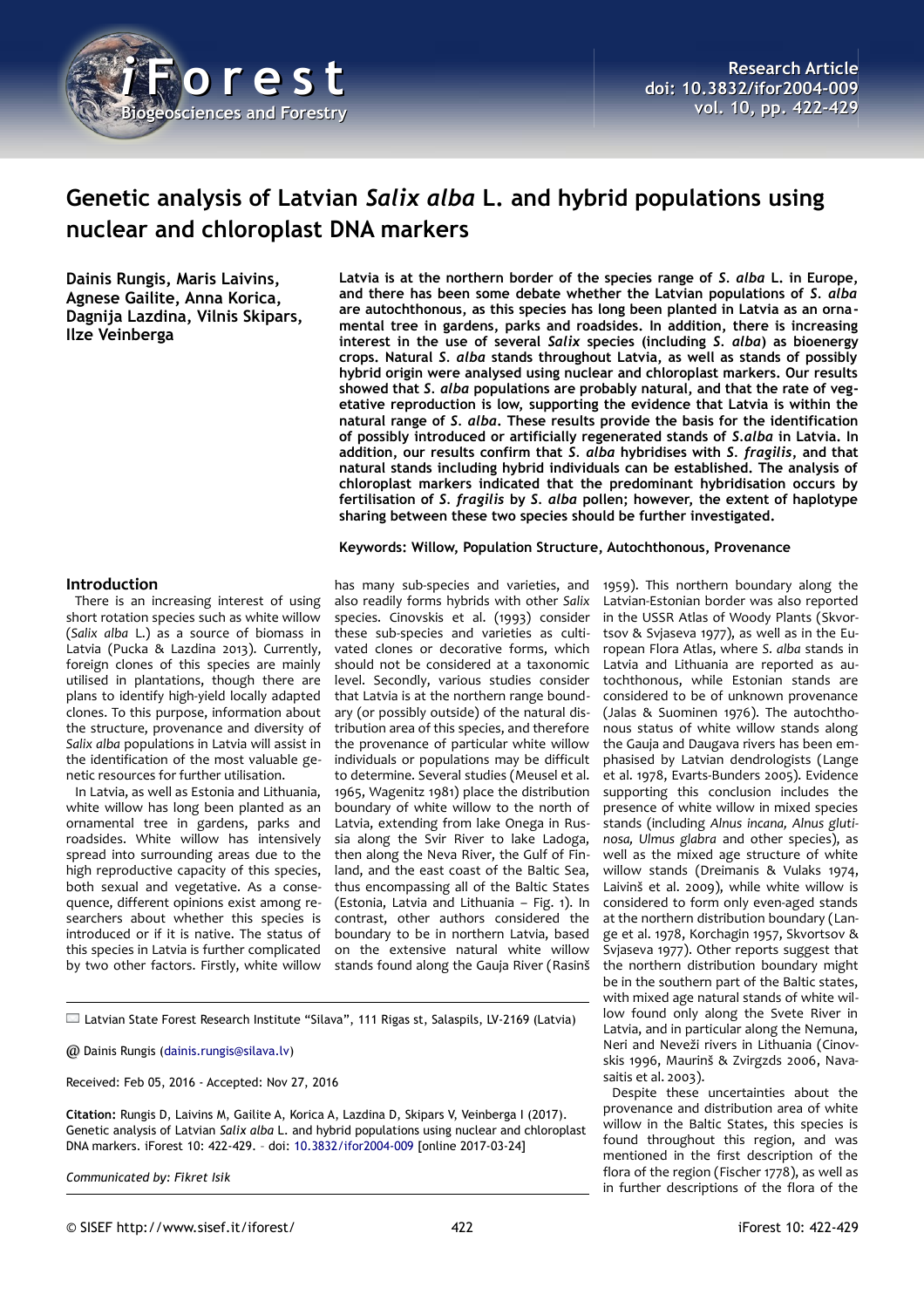*Rungis D et al. - iForest 10: 422-429*



<span id="page-1-0"></span>**Fig. 1** - Natural distribution range of white willow (*Salix alba* L. – in green). Orange triangles represent putative introduced and/or naturalized (synanthropic) populations. Source: Houston Durrant et al. (2016).

Baltic region. In the 19<sup>th</sup> century, Salix alba was reported to be a widespread species in the eastern Baltic region, commonly found in natural stands along sandy riversides and moist forests, as well as in artificial plantations (Klinge 1883). In the Atlas of Latvian Woody Plants, *Salix alba* is reported in 1349 sites as the dominant species (in both plantations and natural stands, grid size 5×5 km, frequency 48 %; Laivinš et al. 2009 – [Fig. 2\)](#page-1-1), and is the most common *Salix* species in Latvian parks and plantings (Cinovskis et al. 1974). Many *S. alba* cultivars have been cultivated for long time: cultivar 'Calva' was first described in 1700, 'Chermesina' and 'Sericea' approximately in 1840 (Krüsmann 1978). The variety or cultivar 'Vitellina' was described as a separate species by Linnaeus in 1671 (*S. vitellina* L. – Evarts-Bunders 2005), but the taxonomic status of these cultivars, sub-species or species is currently disputed (Cinovskis 1996). In this study, the samples collected from the National Botanic Garden (Salaspils, Latvia) are designated as cultivated clones or varieties. These cultivated *S. alba* varieties were compared with the putative natural populations of *S. alba* in Latvia to determine the genetic similarity between the cultivated and natural forms, and to possibly identify the escape of cultivated clones into natural habitats.

Various kinds of DNA markers have been

dominant markers such as AFLPs, ISSR and RAPDs (Meneghetti et al. 2007), as well as co-dominant markers such as SSRs (Perdereau et al. 2014). *Salix* species have also been extensively studied with maternallyinherited chloroplast markers (Palmé et al. 2003, Perdereau et al. 2014), which enables the differentiation of lineages, as well as the direction of hybridisation. *S. alba* and *S. fragilis* are both polyploids, with *S. alba* reported as being stably tetraploid (Håkansson 1955), and *S. fragilis* being mainly tetraploid, but with other ploidy levels also identified (Barcaccia et al. 2003). SSR markers have been developed for a range of *Salix* species, and many SSR markers showed cross-species amplification in other *Salix* species and genera such as *Populus* (Barker et al. 2003, Hoshikawa et al. 2009). Analysis of polyploid species such as *S. alba* and *S. fragilis* with codominant markers such as SSRs is complicated by the difficulty of determining the allele dosage, and therefore they are often converted to binary, dominant marker genotypes for analysis. However, some *Salix* SSR markers have been reported to have disomic-monogenic inheritance in tetraploid *S. alba* and *S. fragilis*, and therefore can be analysed as diploid, codominant markers (King et al. 2010). Identification of such SSR markers is time-consuming as the segregation of alle-

used to analyse *Salix* species, including

<span id="page-1-1"></span>**Fig. 2** - Distribution of white willow (*Salix alba* L.) in Latvia. Source: Laivinš et al. (2009).



les must be determined in the progeny of controlled crosses.

There is evidence that interspecific hybridisation is common between a range of *Salix* species (Palmé et al. 2003), and controlled crosses have shown that *S. alba* and *S. fragilis* can also readily hybridise (Triest et al. 2000). Additionally, continuous variation of morphological characteristics between these species has been reported in natural populations (Triest 2001). Despite this morphological continuum between the two species, DNA marker studies have indicated that the two species are clearly differentiated, suggesting that introgressive hybridisation is not widespread (Triest 2001, Oberprieler et al. 2013).

Given the increasing interest in Latvia of utilising *S. alba* as a short-rotation plantation species, we used nuclear and chloroplast markers to analyse the genetic diversity and population structure of natural *S. alba* stands throughout Latvia, with the aim of characterising the available genetic resources for this species in this region. In addition, stands of *S. fragilis* and putative hybrid individuals were analysed to investigate hybridisation between these two species. As the autochthony of Latvian *S. alba* populations is uncertain, individuals representing cultivated putative subspecies and other decorative forms were analysed, to determine their genetic similarity to natural *S. alba* stands in Latvia.

## **Materials and methods**

Leaf samples of *S. alba* and putative hybrids with *S. fragilis* (based on phenotypic traits) were collected from 14 stands in Latvia, and one in Lithuania [\(Fig. 3,](#page-2-1) [Tab.](#page-2-0) [1\)](#page-2-0). Leaf morphological traits were analysed to differentiate the two species and to identify putative hybrids, particularly leaf colour/pubescence and serration. The populations were designated as *S. alba, S. fragilis* or hybrid populations, according to the dominant species, and the sampled individuals were morphologically selected according to the dominant species in each stand [\(Tab. 1\)](#page-2-0). Individuals with hybrid morphol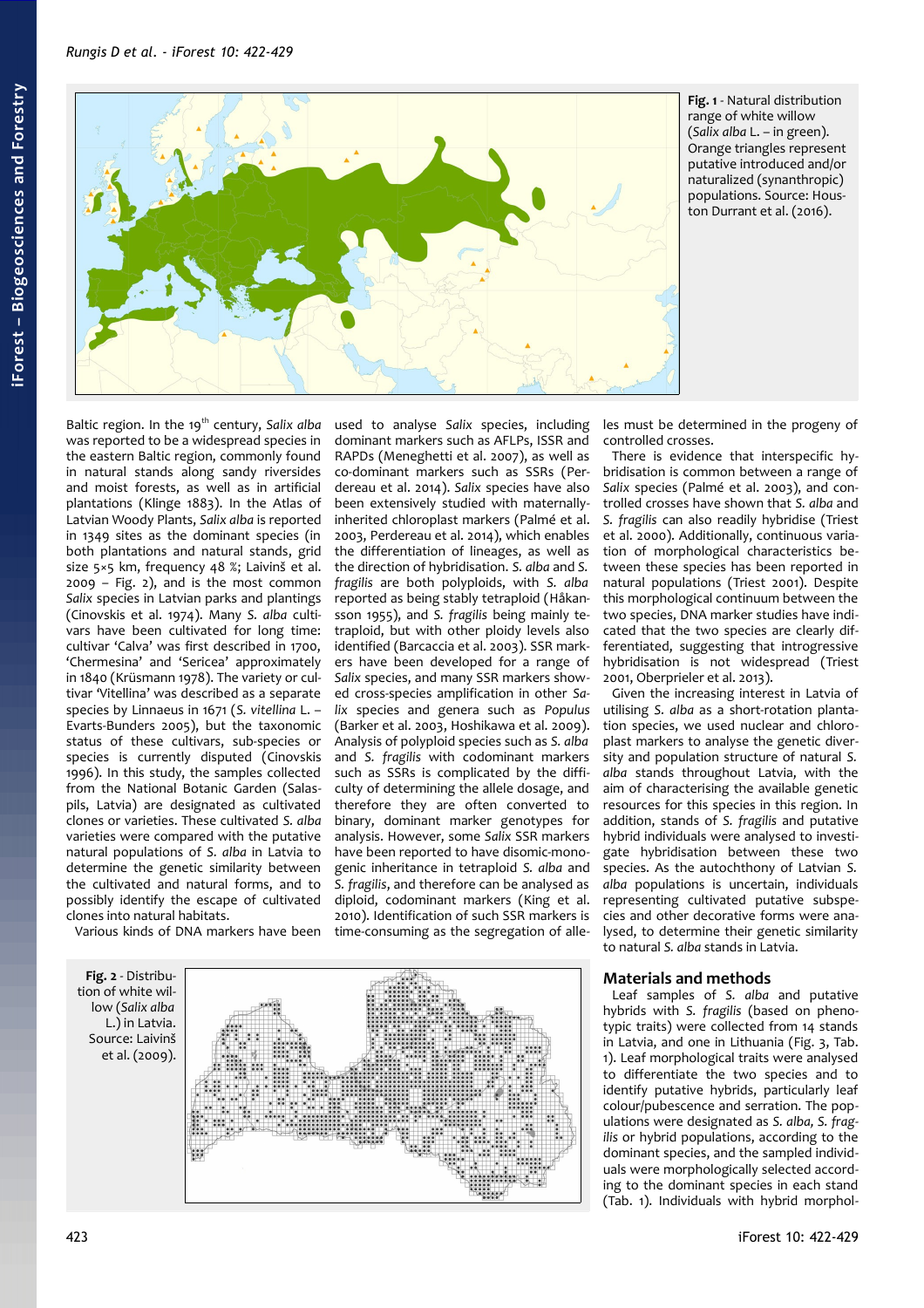*Genetic analysis of Salix alba and hybrid populations in Latvia*

ogy were dominant in only one population (Dviete). In addition, leaf samples from one individual of each of the *S. alba* cultivars 'Chermesina', 'Britzenis', 'Calva', 'Coccinea', 'Vitellina', 'Sericea', one individual of *S. alba* and two individuals of *Salix* × *rubens* Schrank (hybrid between *S. alba* and *S. fragilis*) were collected from the National Botanic Garden in Salaspils, Latvia [\(Tab. 1\)](#page-2-0).

DNA from leaves was isolated using a CTAB-based method (Porebski et al. 1997). A total of 331 individuals were genotyped using eight nuclear SSR markers and six angiosperm chloroplast markers. Genotyping was carried out using nuclear SSR markers SB243, SB93, SB38, SB80, SB201, SB24, SB194 and SB199, which were reported to be informative in a range of *Salix* species (Barker et al. 2003). Six angiosperm chloroplast markers ccmp2, ccmp4, ccmp6, ccmp10, ccmp7 and ccmp3 were also utilised (Weising & Gardner 1999), which had previously been used to analyse *S. caprea* (Palmé et al. 2003, Perdereau et al. 2014). The PCR reactions were multiplexed as follows: set A (SB243, SB93, SB38); set B (SB80, SB201); set C (SB24, SB194, SB199); set D (ccmp2, ccmp3, ccmp10); set E (ccmp 4, ccmp6, ccmp7). Each forward primer in the multiplex sets was labelled with a different fluorophore (6-FAM, HEX or TMR) to facilitate visualisation using capillary electrophoresis. PCR reactions for the nuclear SSR markers were carried out in a 20 μl solution comprising: 4 μl of 5× HOT FIRE-Pol® Blend Master Mix (containing 10 mM  $MgCl<sub>2</sub>$ , 2 mM dNTPs and BSA – Solis Bio-Dyne, Estonia), 0.4 μM final concentration of each primer and 1 μl genomic DNA. The PCR profile consisted of an initial denaturation at 95 °C for 15 min, followed by 35 cycles of denaturation at 94 °C for 40 s, annealing at 48 °C for 60 s, and extension at 72 °C for 120 s. Final extension of amplified DNA occurred at 72 °C for 10 min. PCR reactions for the chloroplast SSR were carried out in a 10 μl solution comprising: 2 μl of 5× HOT FIREPol® Blend Master Mix containing 10 mM  $MgCl<sub>2</sub>$ , 2 mM dNTPs and BSA (Solis BioDyne, Estonia), 0.2 μM final concentration of each primer and 1 μl genomic DNA. The PCR profile consisted of an initial denaturation at 95 °C for 15 min followed by 25 cycles of denaturation at 94 °C for 60 s, annealing at 53 °C (set D) or 50 °C (set E) for 60 s, and extension at 72 °C for 60 s. Final extension of amplified DNA occurred at 72 °C for 10 min. All PCR reactions were carried out in a Mastercycler® ep Gradient thermal cycler (Eppendorf, Hamburg, Germany). Amplification fragments were separated on an ABI Prism 3130*xl*® Genetic Analyzer (Applied Biosystems, Foster City, CA, USA) and visualized with the softeare GeneMapper® ver. 3.5 (Applied Biosystems).

The nuclear SSR genotypes were encoded as binary data to facilitate analysis of the polyploid species *S. alba* and *S. fragilis*. Two of the utilised markers (SB38 and SB194) have been reported to have disomic-monogenic inheritance in tetraploid



<span id="page-2-1"></span>**Fig. 3** - Location of sampled stands (black circles) in Latvia and Lithuania. Population numbers are the same as in [Tab. 1](#page-2-0) (see below).

*S. alba* and *S. fragilis* (King et al. 2010), however this has not been demonstrated for the other SSR markers utilised in this study. The chloroplast marker data was combined into haplotypes. The pairwise Nei's genetic distances between populations and varieties were calculated from the nuclear SSR data (encoded as binary data), and used to construct a neighbour-joining dendrogram. Identification of vegetatively propagated clones was done by simple matching of nuclear SSR fragments. Principal coordinates analysis (PCoA) was done based on the

pairwise Nei's genetic distance matrix. Genetic analyses and Mantel's tests were done using the software package GenAlEx ver. 6.5 (Peakall & Smouse 2012) and DARwin (Perrier & Jacquemoud-Collet 2006). The robustness of the dendrograms was examined by bootstrapping analysis (1000 bootstraps). Polymorphism information content (PIC) values were calculated as PIC  $= 1 - (p<sup>2</sup>-q<sup>2</sup>)$ , where *p* is the fragment frequency and *q* is the no-fragment frequency (Nei 1973). Dendrograms were constructed using the software MEGA 5.2 (Tamura et al.

<span id="page-2-0"></span>**Tab. 1** - Locations and description of sampled stands in Latvia and Lithuania.

| Pop.<br>no.    | Location                                        | River<br>catchment | <b>Coordinates</b> | Species/<br>Cultivar         | Sample<br>size |
|----------------|-------------------------------------------------|--------------------|--------------------|------------------------------|----------------|
| 1              | <b>Nica</b>                                     | Barta              | 56°21'; 21°04′     | S. alba                      | 24             |
| $\overline{2}$ | Ventspils                                       | Venta              | 57°23'; 21°34'     | S. alba                      | 26             |
| 3              | Vecmemele                                       | Memele/Lielupe     | 56°24′; 24°54′     | S. alba                      | 23             |
| 4              | Voleri/Riga                                     | Daugava            | 57°00'; 27°04'     | S. alba                      | 24             |
| 5              | Laudona                                         | Aiviekste/Daugava  | 56°42'; 26°11'     | S. alba                      | 24             |
| 6              | Dviete                                          | Dviete/Daugava     | 56°03′; 26°16′     | S. alba $\times$ S. fragilis | 15             |
| 7              | <b>Bebrene</b>                                  | Dviete/Daugava     | 56°04'; 26°12'     | S. alba                      | 7              |
| 8              | Ilukste                                         | Daugava            | 55°57'; 26°16'     | S. fragilis                  | 24             |
| 9              | Lielindrica                                     | Daugava            | 55°51′; 27°20′     | S. alba                      | 24             |
| 10             | Lielindrica                                     | Daugava            | 55°50′; 27°19′     | S. fragilis                  | 24             |
| 11             | Piedruja                                        | Daugava            | 55°47'; 27°26'     | S. fragilis                  | 24             |
| 12             | Adaži                                           | Gauja              | 57°04'; 24°21'     | S. alba                      | 18             |
| 13             | Vireši                                          | Gauja              | 57°27'; 26°20′     | S. alba                      | 27             |
| 14             | Salaca                                          | Salaca             | 57°45'; 24°21'     | S. alba                      | 21             |
| 15             | Salaspils/<br><b>National Botanic</b><br>Garden | Daugava            | 56°51′; 24°21′     | 'Chermesina'                 | 1              |
|                |                                                 |                    |                    | 'Britzenis'                  | 1              |
|                |                                                 |                    |                    | 'Calva'                      | 1              |
|                |                                                 |                    |                    | 'Coccinea'                   | 1              |
|                |                                                 |                    |                    | 'Vitellina'                  | 1              |
|                |                                                 |                    |                    | 'Sericea'                    | 1              |
|                |                                                 |                    |                    | S. alba                      | 1              |
|                |                                                 |                    |                    | Salix $\times$ rubens        | $\overline{2}$ |
| 16             | Kaunas                                          | Nemuna             | 54°54'; 23°53'     | S.alba                       | 17             |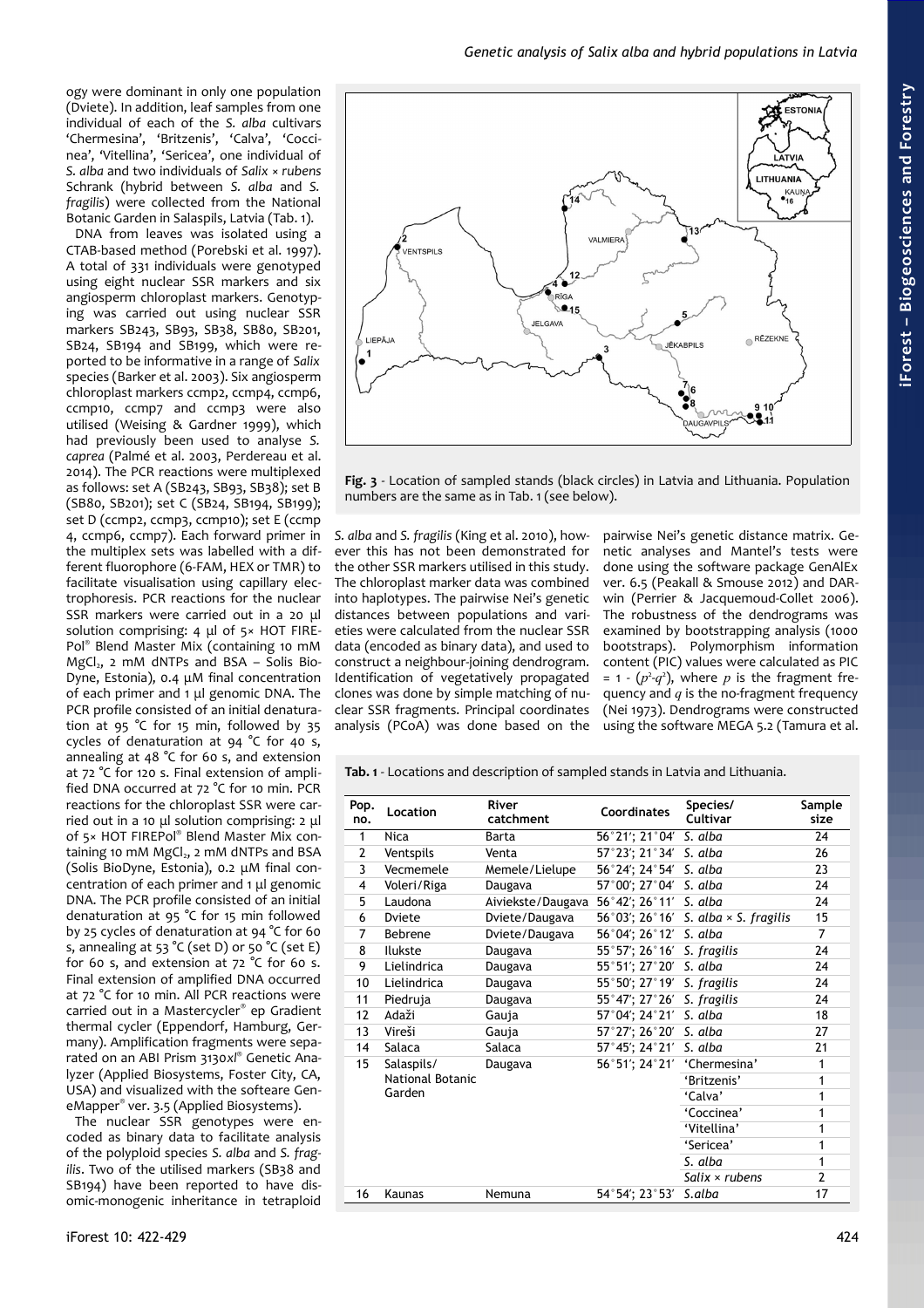<span id="page-3-1"></span>**Tab. 2** - Parameters of genetic diversity for the analysed populations.

| Population                           | N      | No. of<br>fragments | No. of<br>fragments<br>(freq.≥ 5%) | Mean PIC | No. of<br>unique<br>fragments |
|--------------------------------------|--------|---------------------|------------------------------------|----------|-------------------------------|
| Nica (S.alba)                        | 24     | 54                  | 46                                 | 0.231    | 2                             |
| Ventspils (S.alba)                   | 26     | 25                  | 21                                 | 0.093    | 0                             |
| Vecmemele (S.alba)                   | 23     | 40                  | 31                                 | 0.146    | 0                             |
| Voleri/Riga (S.alba)                 | 24     | 38                  | 35                                 | 0.163    | 0                             |
| Laudona (S.alba)                     | 24     | 37                  | 29                                 | 0.127    |                               |
| Dviete (S.alba $\times$ S. fragilis) | 15     | 28                  | 28                                 | 0.104    | 0                             |
| Bebrene (S.alba)                     | 7      | 27                  | 27                                 | 0.114    |                               |
| Ilukste (S. fragilis)                | 24     | 30                  | 20                                 | 0.089    | 0                             |
| Lielindrica (S.alba)                 | 24     | 35                  | 26                                 | 0.115    |                               |
| Lielindrica (S. fragilis)            | 24     | 29                  | 28                                 | 0.130    | 0                             |
| Piedruja (S. fragilis)               | 24     | 27                  | 22                                 | 0.095    | 0                             |
| Adaži (S.alba)                       | 18     | 38                  | 38                                 | 0.156    | 0                             |
| Vireši (S.alba)                      | 27     | 35                  | 32                                 | 0.135    | 0                             |
| Salaca (S.alba)                      | 21     | 33                  | 24                                 | 0.124    |                               |
| Kaunas (S.alba)                      | 17     | 42                  | 42                                 | 0.178    |                               |
| Mean                                 | 21.786 | 34.533              | 29.071                             | 0.130    |                               |

[ac.uk/software/figtree/\)](http://tree.bio.ed.ac.uk/software/figtree/).

## **Results**

Of the six analysed chloroplast markers, only two were polymorphic, which detected two polymorphic alleles each (CCMP3: 113bp and 114bp; CCMP10: 110bp and 111bp). These were combined into haplotypes, and only two haplotypes were identified within the analysed samples (designated as HapA and HapB). HapA was the most commonly identified haplotype, with 236 individuals (71%), while HapB was found in 95 individuals (29%). Most of the analysed stands contained individuals of only one haplotype, with the exception of the Vireši stand (HapA frequency 0.81) and the Vecmemele

2011) and FigTree v 1.4.2 [\(http://tree.bio.ed.](http://tree.bio.ed.ac.uk/software/figtree/) stand (HapA frequency 0.96). HapB was found in all individuals collected from *S. fragilis* and hybrid stands (Dviete, Piedruja, Lielindrica – *S. fragilis*, Ilukste). In addition, two individuals with HapB were identified from samples collected in the National Botanic Garden ('Vitellina', *S. x rubens*).

Three of the analysed SSR markers amplified a maximum of two alleles per individual (SB38, SB194 and SB201), two of which (SB38 and SB194) were previously reported to have disomic-monogenic inheritance in tetraploid *S. alba* and *S. fragilis* (King et al. 2010). The remaining markers amplified more than two alleles in some of the analysed individuals, therefore the genotypes were analysed as dominant binary markers. The eight SSR markers identified a total of

75 fragments. Of these, 33 (44%) had a minor allele frequency of less than 0.05. The number of fragments detected in each population ranged from 25 (Ventspils) to 54 (Nica). The average number of fragments detected over all the analysed populations was 34.5. The average PIC values for the loci within each population ranged from 0.088 (Ilukste) to 0.231 (Nica). One unique allele was found in each of five populations (Laudona, Bebrene, Lielindrica – *S. alba*, Salaca, Kaunas), and two unique alleles were identified in the Nica population [\(Tab. 2\)](#page-3-1). The Ventspils population was the least genetically diverse, and 14 of the 26 analysed individuals belonged to just three distinct clones. Evidence of vegetative propagation to a lesser extent was also found in Vireši (2 individuals, 1 clone), Ilukste (5 individuals, 2 clones) and Dviete (4 individuals, 2 clones).

<span id="page-3-0"></span>The calculated Nei's genetic distance based on nuclear SSR marker genotypes, ranged from 0.006 (Piedruja-Ilukste) to 0.113 (Bebrene-Ilukste). The average pairwise Nei's genetic distance was 0.051. Dendrogram analysis grouped the *S. fragilis* and hybrid populations into one cluster, and the *S. alba* populations into another [\(Fig. 4\)](#page-3-0). However, only a few clusters had over 50% bootstrap support, and there was also no evidence of isolation by distance, with a Mantel test indicating no significant correlation between genetic distance and geographic distance, both for all populations and for the *S. alba* populations only. AMOVA results revealed some differentiation between the analysed populations, with 37% of the total genetic variation found between all populations (PhiPT = 0.371, p<0.001, 999 permutations). The separate analysis of *S. alba* populations

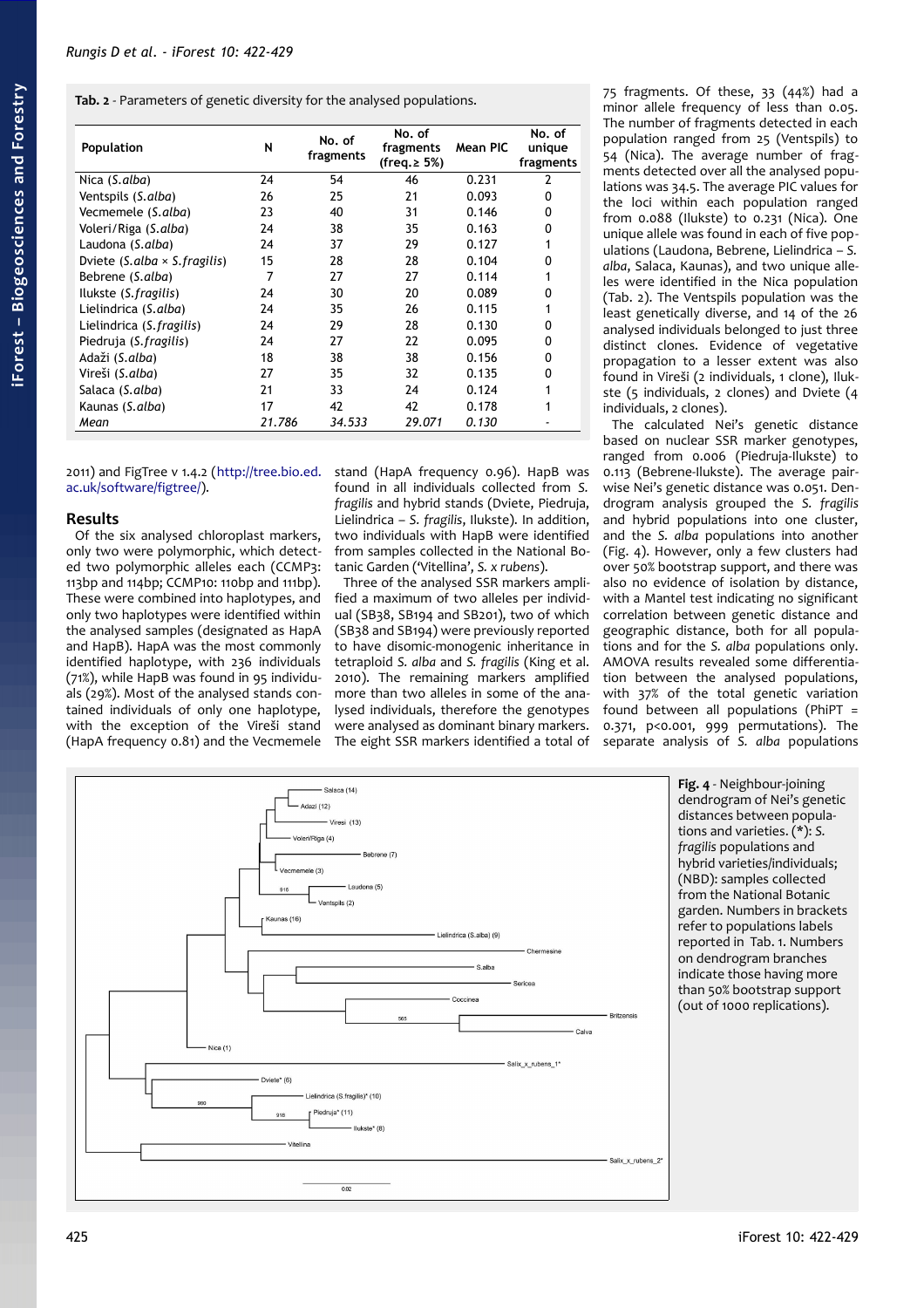revealed that between-population variability accounted for 25% of the total genetic variation (PhiPT=0.254, p<0.001, 999 permutations) The populations in the *S. alba* cluster show some geographical grouping, with the Salaca and Vireši populations found in northern Vidzeme, the Adaži and Voleri populations in the vicinity of Riga, and the Bebrene and Vecmemele populations found in the eastern region of Latvia [\(Fig. 3\)](#page-2-1). One exception was the close genetic relationship of the Ventspils and Laudona population. These populations are located over 300 km distant from each other, but were among the most closely related pair of populations analysed, with a pairwise Nei's genetic distance of 0.010. The Nica population was at an intermediate position between the two clusters.

Principal coordinate analysis (PCoA) using the Nei's genetic distance matrix calculated from nuclear marker data showed that the analysed individuals from the *S. fragilis* populations and putative hybrid individuals were mostly distinguished from the *S. alba* populations [\(Fig. 5\)](#page-4-1). The putative hybrid individuals were intermediate between the two pure species clusters, but were closer to *S. fragilis*, corresponding to the neighbour-joining dendrogram. Twelve individuals from the Nica population were clustered with the *S. alba* individuals, while 12 individuals were clustered with the other *S. fragilis*/hybrid individuals according to the nuclear SSR marker data [\(Fig. 5\)](#page-4-1), which is also reflected in the intermediate position of the Nica population in the neighbour-joining dendrogram. In addition, six individuals from the Vireši population, one from the Lielindrica (*S. alba*) and three individuals from the Vecmemele population were clustered with the *S. fragilis*/hybrid individuals. Of these 21 individuals (morphologically identified as *S. alba*, though clustering with *S. fragilis*/hybrid individuals based on nuclear SSR data), six had the chloroplast haplotype B, characteristic of *S. fragilis* (5 individuals from Vireši and one from Vecmemele).

The individuals labelled as either HapA or HapB, as determined by the chloroplast markers, were clustered by PCoA using the nuclear SSR marker data [\(Fig. 6\)](#page-4-0). The majority of the individuals distinctly cluster into two groups, reflecting their designation as *S. alba* or *S. fragilis*/hybrids. The majority of the hybrid individuals (identified phenotypically or by nuclear SSR marker data) as well as the *S. fragilis* populations were designated as HapB. However, there were 16 individuals which were grouped with the *S. fragilis*/hybrids individual that were designated as HapA. The majority of these (12 of the 16 individuals) were from the Nica population, three were from Vecmemele, one from Lielindrica (*S. alba*) population, and one sample from the botanic garden (*S. × rubens*). In addition, two individuals designated as HapB were clearly grouped with the *S. alba* individuals according to the nuclear SSR marker data



<span id="page-4-1"></span>**Fig. 5** - Principal Coordinates Analysis of nuclear SSR genotype data. Individuals are labelled according to the population phenotype listed in [Tab. 1](#page-2-0) (*S. alba, S. fragilis* or hybrids).

(one individual from each of the populations Ilukste and Piedruja).

The individuals collected from the National Botanic Garden were split between the *S. alba* and *S. fragilis*/hybrid clusters. Most samples were clustered with the *S. alba* populations, however, the two individuals identified as *Salix* × *rubens* Shrank (*S. alba* × *S. fragilis*) clustered with the *S. fragilis*/hybrids, as well as the variety 'Vitellina'.

The nuclear SSR data did not identify any highly differentiated *S. alba* populations in Latvia. The levels of diversity (number of fragments identified and average PIC) within each population were similar, even in the two populations with a smaller number of sampled individuals (Bebrene: 7 individuals; and Ventspils: 26 individuals), but

**Discussion**

with 14 analysed individuals belonging to just three clones, *i.e.*, 15 genetically distinct individuals. This indicates a high level of genetic diversity within and between individuals in a single population, as expected from a dioecious species with wind dispersed seeds (Triest et al. 2000).

In previous studies of *S. alba* and *S. fragilis*, a higher differentiation of these two species was reported by using DNA markers as compared to morphological traits (Triest 2001). It has been suggested that this might be a consequence of the allotetraploid nature of the genomes of *S. alba* and *S. fragilis*, with the two species sharing one common or two highly related diploid ancestor species, but differentiated from each other by the genomic contributions of divergent second diploid ancestor species (Barcaccia et al. 2014). The allotetraploid



<span id="page-4-0"></span>**Fig. 6** - Principal Coordinates Analysis of nuclear SSR genotype data. Individuals are labelled according to chloroplast haplotypes HapA (predominantly *S. alba*) or HapB (predominantly *S. fragilis*/hybrids).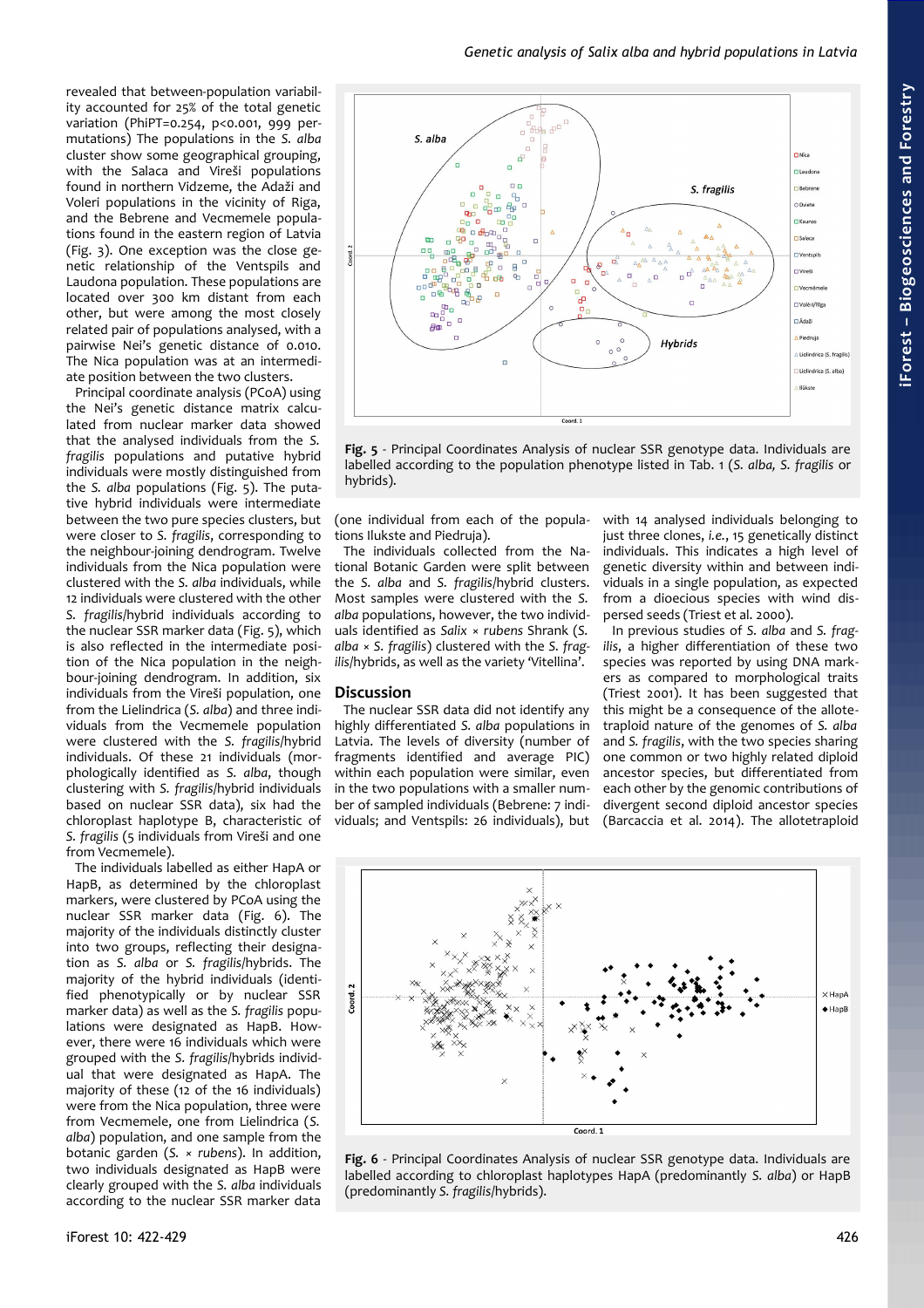Only two chloroplast haplotypes were identified within the analysed individuals, and the same two haplotypes were also identified in the cultivated clones and varieties collected from the National Botanic Garden, which are presumably of different provenance (not from the Baltic region). Analysis with additional chloroplast markers, which reveal further polymorphism/haplotypes, may allow a more fine-scale elucidation of the provenance of the Baltic *S. alba* populations. Analysis of additional reference material sourced from non-Baltic countries will allow a better understanding of the extent of chloroplast polymorphism revealed by the utilised markers and the levels of diversity within *S. alba* and *S. fragilis* at the European scale. The chloroplast haplotypes were able to differentiate the majority of *S. alba* (HapA) and *S. fragilis* (HapB) individuals. The majority of putative hybrid individuals had the *S. fragilis* haplotype (HapB), suggesting that the in general hybridisation events occur by fertilisation of *S. fragilis* mothers by *S. alba* pollen; however, there may be a lower frequency of reciprocal fertilisation of *S. alba* by *S. fragilis* pollen. Alternatively, there may be a low frequency of shared chloroplast haplotypes between *S. alba* and *S. fragilis* due to natural hybridisation events. A mixture of haplotypes was found only in two populations, Vireši and Vecmemele. The majority of individuals in these populations with the *S. fragilis* haplotype (HapB) also clustered with the *S. fragilis*/putative hybrid individuals according to the nuclear SSR marker data, while the individuals from these populations that clustered with the *S. alba* individuals based on nuclear SSR data also had the *S. alba* chloroplast haplotype (HapA). This suggests that hybridisation can occur in naturally established and regenerated stands or alternatively, that *S. alba* and *S. fragilis* individuals are growing in mixed stands, and that the morphological parameters that distinguish these species are homogenised by environmental and other growing site characteristics. However, the Nica population was homogeneous for the *S. alba* chloroplast haplotype (HapA), but was split into two clusters according to the nuclear SSR data. This suggests that this population may contain some individuals generated by hybridisation in the opposite direction (*i.e.*, fertilisation of *S. alba* mother trees by *S. fragilis* pollen), as compared to the majority of the hybrids identified in this study (fertilisation of *S. fragilis* mother trees by *S. alba* pollen). This population is located in the south-western region of Latvia, which has a relatively higher density of *S. fragilis* and also has a less continental climate than eastern Latvian regions. Such factors may influence the hybridisation pattern, including effects on the phenology of these species, for instance alteration of flowering times. These putative hybridisation occurrences should be analysed in more detail at a molecular and phenotypic level by analysing additional putative hybrid individuals, particularly in stands where a mixture of chloroplast haplotypes and morphological characteristics are found.

In general, the nuclear SSR genotypic data, the chloroplast haplotypes and the phenotypic assessments of the analysed populations were well correlated. The individuals that were phenotypically identified as putative hybrids were clustered between the *S. alba* and *S. fragilis* individuals using the nuclear SSR markers, while the majority of these individuals had the chloroplast haplotype B (HapB) predominant in *S. fragilis*. The individuals sampled from the National Botanic Garden were genetically similar to the *S. alba* populations, with the exception of the individuals previously identified as *Salix* × *rubens* Shrank (hybrid of *S. alba* and *S. fragilis*) as well as the cultivar 'Vitellina'. The two *Salix × rubens* Shrank individuals were designated as having different haplotypes (HapA and HapB), indicating that the hybridisation direction may differ for each individual. Alternatively, the haplotype identified primarily in *S. fragilis* and hybrid individuals (HapB), also found at a lower frequency in *S. alba* populations, could be the result of natural hybridisation, as reported previously for other *Salix* species (Palmé et al. 2003). Previous investigations of the willow complex *S. alba – S.* × *rubens – S. fragilis* using DNA markers (De Cock et al. 2003) revealed that *S.* × *rubens* can be separated into two groups (*S. × rubens* and *S. × rubens* var. *basfordiana*), which clustered with *S. alba* and *S. fragilis*, respectively. A more precise taxonomic classification for the two *S. × rubens* individuals analysed in this study was not available, but the alternating chloroplast haplotypes in these two individuals may also support the results reported by De Cock et al. (2003). The individual identified as 'Vitellina' which was collected from the National Botanic Garden, clustered with the *S. fragilis* and hybrid individuals according to the nuclear SSR data and this individual also had the chloroplast haplotype predominantly found in *S. fragilis* and hybrid individuals (HapB). This was surprising, as 'Britzensis' is reported as a cultivar of the *S. alba* sub-species *vitellina* or variety 'Vitellina'. However, the 'Britzensis' individual analysed was genetically similar to the *S. alba* individuals, and also had the *S. alba* chloroplast haplotype (HapA), in contrast to the 'Vitellina' individual analysed in this study. A more detailed morphological assessment of the sampled 'Vitellina' individual and further genetic analysis of additional 'Vitellina' individuals could help determine if this particular individual was mislabelled, or if other representatives of the variety 'Vitellina' also are genetically distinct from *S. alba*.

This is the first study which examined the population structure of *S. alba* and its hybrids in Latvia. Analysis of the *S. alba* individuals collected from the National Botanic Garden, which represent a range of cultivated forms and varieties, as well as hybrids, indicated that the individuals designated as *S. alba* sub-species, were genetically similar to the analysed *S. alba* natural populations, and that there is little genetic differentiation between the *S. alba* populations and sub-species, supporting the hypothesis that the classification of cultivated clones or decorative forms as subspecies and varieties is not taxonomically significant. Further analysis of natural *S. alba* populations from beyond the Baltic region will indicate if the level of genetic differentiation in *S. alba* is low at the European scale, as found for other broadleaf tree species, *e.g.*, *Fraxinus excelsior* L. (Heuertz et al. 2004). The analysis of additional nuclear and chloroplast markers may also allow better differentiation of *S. alba* populations.

Webb (1985) proposed a set of criteria for determining the native status of a species: fossil evidence, historical evidence, habitat, geographical distribution, frequency of known naturalization, genetic diversity, reproductive pattern, possible means of introduction. Consideration of these criteria suggests that the majority of the examined *S. alba* populations are probably natural. There are no fossil records available of this species from Latvia, but historical records report that this species has been described as growing in natural stands in the territory of Latvia for over 200 years (Fischer 1778, Klinge 1883). The habitats where the majority of the analysed *S. alba* populations were collected were assessed as natural (with the exception of the Ventspils population), and this species is distributed throughout the territory of Latvia (Laivinš et al. 2009 – [Fig. 2\)](#page-1-1). The genetic diversity analyses did not identify any highly differentiated populations; however, the discriminative power of the used nuclear and chloroplast markers may not be sufficient to detect possible introductions, as the presumably foreign clones in the National Botanic Garden collection were not differentiated from the analysed populations. In this regard, our results are not conclusive, though it seems unlikely that all the analysed populations are introduced, particularly as Latvia is already on the border of the previously described distribution area for this species. There was only a small number of genetically identical individuals identified, indicating a low level of vegetative reproduction (again with the exception of the Ventspils population). Although there is a long history of cultivation and planting of *S. alba* in parks and gardens in Latvia (Cinovskis et al. 1974), which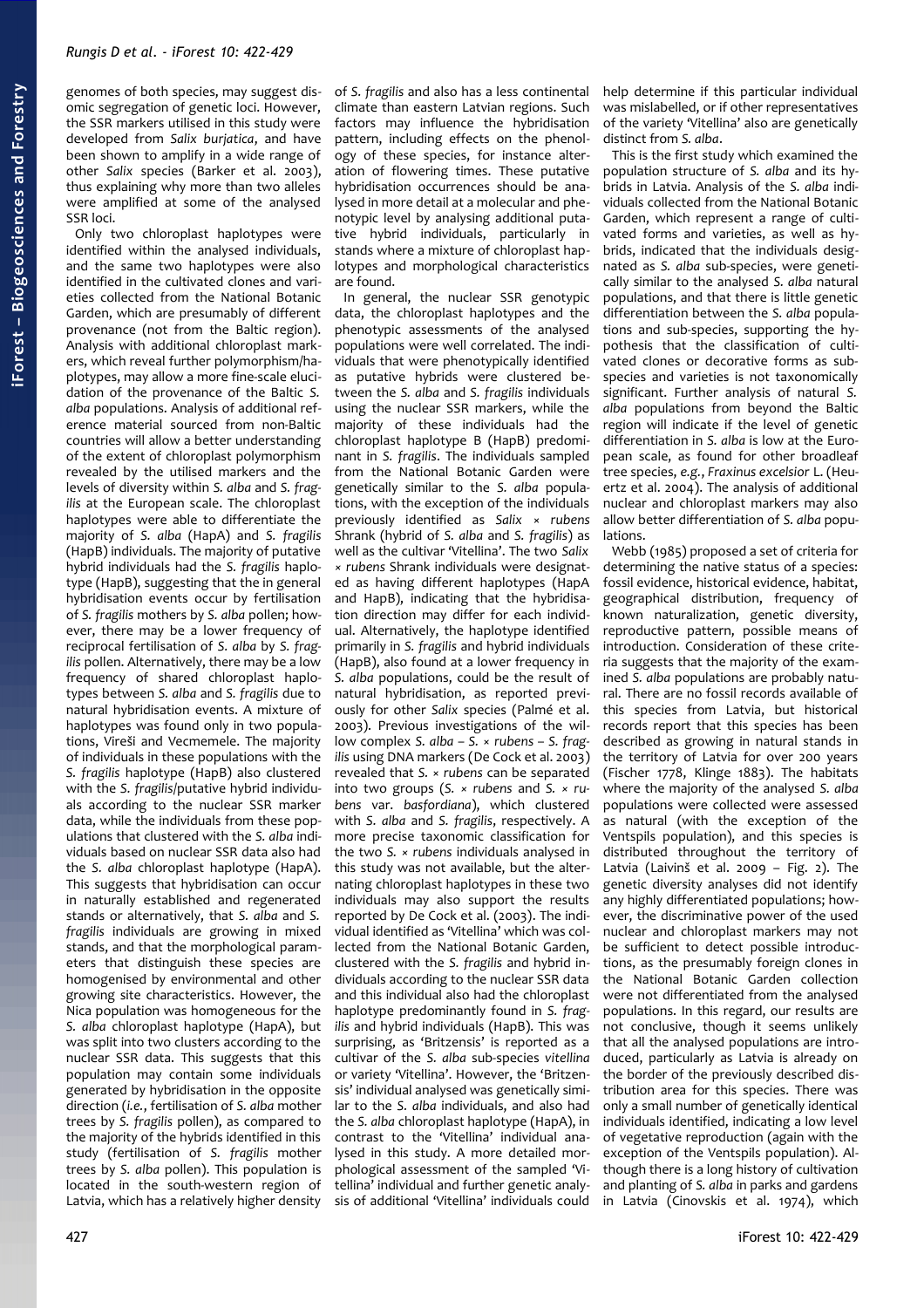## *Genetic analysis of Salix alba and hybrid populations in Latvia*

would provide a plausible means of introduction, the majority of the criteria suggest a natural origin of *S. alba* in Latvia. This supports the hypothesis that Latvia is within the natural distribution range of *S. alba*, thus many of the natural stands found in Latvia could be considered to be autochthonous.

Our results provide the basis for further, more detailed investigations of *S. alba* populations in Latvia, allowing the identification of possibly introduced or artificially regenerated stands, and the determination of potential *S. alba* genetic resource stands. Within this study, the Ventspils population, which was suspected to be at least partially artificially established from *in situ* observations, was confirmed to contain a high proportion of vegetatively propagated individuals, which could be indicative of reproduction *via* cuttings. In addition, these results confirm that *S. alba* hybridises with *S. fragilis*, and that hybrid individuals can be found in natural stands. The results of the chloroplast marker analysis indicate that the predominant hybridisation occurs by fertilisation of *S. alba mother trees* by *S. fragilis* pollen, however, the extent of haplotype sharing between these two species should be further investigated. In addition, stands with varying proportions of chloroplast haplotypes were identified in this study, and these stands should be examined in more detail using both molecular and phenotypic methods.

# **Acknowledgements**

This research was funded within the ERDF project no. 2014/0025/2DP/2.1.1.1.0/ 14APIA/VIAA/101 "Development of identification technologies for vegetatively propagated short rotation tree species"

#### **References**

- Barcaccia G, Meneghetti S, Albertini E, Triest L, Lucchin M (2003). Linkage mapping in tetraploid willows: segregation of molecular markers and estimation of linkage phases support an allotetraploid structure for *Salix alba × Salix fragilis* interspecific hybrids. Heredity 90: 169- 180. - doi: [10.1038/sj.hdy.6800213](http://dx.doi.org/10.1038/sj.hdy.6800213)
- Barcaccia G, Meneghetti S, Lucchin M, De Jong H (2014). Genetic segregation and genomic hybridization patterns support an allotetraploid structure and disomic inheritance for *Salix* species. Diversity 6: 633-651. - doi: [10.3390/d60406](http://dx.doi.org/10.3390/d6040633) [33](http://dx.doi.org/10.3390/d6040633)
- Barker JHA, Pahlich A, Trybush S, Edwards KJ, Karp A (2003). Microsatellite markers for diverse *Salix* species. Molecular Ecology Notes 3: 4-6. - doi: [10.1046/j.1471-8286.2003.00332.x](http://dx.doi.org/10.1046/j.1471-8286.2003.00332.x)
- Cinovskis R, Janele I, Skujeniece I, Zvirgzds A (1974). Koki un krumi Latvijas lauku parkos [Trees and shrubs in Latvian countryside parks]. Zinatne, Riga, Latvia, pp. 346. [in Latvian]
- Cinovskis R (1996). Koku un krumu introdukcijas vestures, aklimatizacijas un naturalizacijas iss apskats [Short overview of tree and shrub introduction history, aclimatisation and natural-

isation]. In: "Latvijas Geografu Kongresa Tezes" [Proceedings of the congress of Latvian geographers] (Krauklis A, Laivinš M, Gaija G, Škinkis P eds). Latvijas Universitate, Riga, Latvia, pp. 20-24. [in Latvian]

- Cinovskis R, Rasinš A, Viljasoo L, Smaliukas D (1993). Salicaceae Mirbel. In: "Flora of the Baltic countries" (Laasimer L, Kuusk V, Tabaka L, Lekavičius A eds). Estonian Academy of Sciences, Institute of Zoology and Botany, Tartu, Estonia, pp. 158-174.
- De Cock K, Lybeer B, Mijnsbrugge KV, Zwaenepoel A, Van Peteghem P, Quataert P, Breyne P, Goetghebeur P, Van Slycken J (2003). Diversity of the willow complex *Salix alba - S. × rubens - S. fragilis*. Silvae genetica 52: 148-152. [online] URL: [http://cat.inist.fr/?aModele=afficheN&cps](http://cat.inist.fr/?aModele=afficheN&cpsidt=15442621) [idt=15442621](http://cat.inist.fr/?aModele=afficheN&cpsidt=15442621)
- Dreimanis A, Vulaks J (1974). Baltais vitols Gaujas vidusteces rajona [White willow in the Gauja River basin]. Mežsaimnieciba un Mežrupnieciba 1: 15-17. [in Latvian]
- Evarts-Bunders P (2005). Vitolu (*Salix* L.) gints Latvija [Willow (*Salix* L.) genus in Latvia]. DU BRIPI, Daugavpils, Latvia, pp. 100. [in Latvian]
- Fischer JB (1778). Versuch einer Naturgeschichte von Livland [Attempt at a natural history of Livonia]. Verlag Johann Gottlieb Immanuel Breitkopf, Leipzig, Germany, pp. 390. [in German] Håkansson A (1955). Chromosome numbers and meiosis in certain Salices. Hereditas 41: 454- 482. - doi: [10.1111/j.1601-5223.1955.tb03004.x](http://dx.doi.org/10.1111/j.1601-5223.1955.tb03004.x)
- Heuertz M, Hausman JF, Hardy OJ, Vendramin GG, Frascaria-Lacoste N, Vekemans X (2004). Nuclear microsatellites reveal contrasting patterns of genetic structure between western and southeastern European populations of the common ash (*Fraxinus excelsior* L.). Evolution 58: 976-988. - doi: [10.1554/03-512](http://dx.doi.org/10.1554/03-512)
- Hoshikawa T, Kikuchi S, Nagamitsu T, Tomaru N (2009). Eighteen microsatellite loci in *Salix arbutifolia* (Salicaceae) and cross-species amplification in *Salix* and *Populus* species. Molecular Ecology Resources 9: 1202-1205. - doi: [10.1111/j.17](http://dx.doi.org/10.1111/j.1755-0998.2009.02607.x) [55-0998.2009.02607.x](http://dx.doi.org/10.1111/j.1755-0998.2009.02607.x)
- Houston Durrant T, Rigo D, Caudullo G (2016). *Salix alba* in Europe: distribution, habitat, usage and threats. In: "European Atlas of Forest Tree Species" (San-Miguel-Ayanz J, Rigo D, Caudullo G, Houston Durrant T, Mauri A eds). Publ. Off. EU, Luxembourg, pp. 1153. [online] URL: [http://](http://forest.jrc.ec.europa.eu/european-atlas-of-forest-tree-species/) [forest.jrc.ec.europa.eu/european-atlas-of-fores](http://forest.jrc.ec.europa.eu/european-atlas-of-forest-tree-species/) [t-tree-species/](http://forest.jrc.ec.europa.eu/european-atlas-of-forest-tree-species/)
- Jalas J, Suominen J (1976). Atlas Flora Europaeae. Salicaceae to Balanophoraceae. Committee for mapping the flora of Europe and Societas Biologica Fennica Vanamo, Helsinki, Finland, vol. 3, pp. 128.
- King RA, Harris SL, Karp A, Barker JH (2010). Characterisation and inheritance of nuclear microsatellite loci for use in population studies of the allotetraploid *Salix alba-Salix fragilis* complex. Tree Genetics and Genomes 6: 247-258. doi: [10.1007/s11295-009-0245-6](http://dx.doi.org/10.1007/s11295-009-0245-6)
- Klinge J (1883). Die Holzgewächse von Est-, Liv-, und Curland [The woody plants of Estonia, Livonia and Courland]. Verlag von C. Mattisien, Dorpat, Germany, pp. 290. [in German]
- Korchagin AA (1957). *Salix*  Salicaceae. In: "Flora of the Leningrad region" (Shishkin BK ed). Publishing House of Leningrad University, Lenin-

grad, Russia, pp. 25-32. [in Russian]

- Krüsmann G (1978). Handbuch der Laubgehölze [Handbook of deciduous shrubs]. Verlag Paul Parey, Berlin and Hamburg, Germany, pp. 496. [in German]
- Laivinš M, Bice M, Krampis I, Knape D, Šmite D, Šulcs V (2009). Latvijas kokaugu atlants [Atlas of Latvian Woody plants]. Mantojums, Riga, Latvia, pp. 606. [in Latvian]
- Lange V, Maurinš A, Zvirgzds A (1978). Dendrologija [Dendrology]. Zvaigzne, Riga, Latvia, pp. 304. [in Latvian]
- Maurinš A, Zvirgzds A (2006). Dendrologija [Dendrology]. LU Akademiskais Apgads, Riga, Latvia, pp. 448. [in Latvian]
- Meneghetti S, Barcaccia G, Paiero P, Lucchi M (2007). Genetic characterization of *Salix alba* L. and *Salix fragilis* L. by means of different PCRderived marker systems. Plant Biosystems 141: 283-291. - doi: [10.1080/11263500701627448](http://dx.doi.org/10.1080/11263500701627448)
- Meusel H, Jäger E, Weinert E (1965). Vergleichende Chorologie der zentraleuropäische Flora [Comparative chorology of central European flora]. VEB Gustav Fischer Verlag, Jena, Germany, pp. 258. [in German]
- Navasaitis M, Ozolinčius R, Smaliukas D, Balevičiene J (2003). Dendroflora. Lutute, Kaunas, Lithuania, pp. 576.
- Nei M (1973). Analysis of gene diversity in subdivided populations. Proceedings of the National Academy of Sciences USA 70: 3321-3323. - doi: [10.1073/pnas.70.12.3321](http://dx.doi.org/10.1073/pnas.70.12.3321)
- Oberprieler C, Dietz L, Harlander C, Heilmann J (2013). Molecular and phytochemical evidence for the taxonomic integrity of *Salix alba, S. fragilis*, and their hybrid *S. × rubens* (Salicaceae) in mixed stands in SE Germany. Plant Systematics and Evolution 299: 1107-1118. - doi: [10.1007/](http://dx.doi.org/10.1007/s00606-013-0782-1) [s00606-013-0782-1](http://dx.doi.org/10.1007/s00606-013-0782-1)
- Palmé AE, Semerikov V, Lascoux M (2003). Absence of geographical structure of chloroplast DNA variation in sallow, *Salix caprea* L. Heredity 91: 465-474. - doi: [10.1038/sj.hdy.6800](http://dx.doi.org/10.1038/sj.hdy.6800307) [307](http://dx.doi.org/10.1038/sj.hdy.6800307)
- Peakall R, Smouse PE (2012). GenAlEx 6.5: genetic analysis in Excel. Population genetic software for teaching and research - an update. Bioinformatics 28: 2537-2539. - doi: [10.1093/bio](http://dx.doi.org/10.1093/bioinformatics/bts460) [informatics/bts460](http://dx.doi.org/10.1093/bioinformatics/bts460)
- Perdereau AC, Kelleher CT, Douglas GC, Hodkinson TR (2014). High levels of gene flow and genetic diversity in Irish populations of *Salix caprea* L. inferred from chloroplast and nuclear SSR markers. BMC Plant Biology: 14: 202. - doi: [10.1186/s12870-014-0202-x](http://dx.doi.org/10.1186/s12870-014-0202-x)
- Perrier X, Jacquemoud-Collet JP (2006). DARwin - Dissimilarity Analysis and Representation for Windows. CIRAD, France, Web site. [online] URL:<http://darwin.cirad.fr/darwin>
- Porebski S, Bailey LG, Baum BR (1997). Modification of a CTAB DNA extraction protocol for plants containing high polysaccharide and polyphenol components. Plant Molecular Biology Reporter 15: 8-15. - doi: [10.1007/BF02772108](http://dx.doi.org/10.1007/BF02772108)
- Pucka I, Lazdina D (2013). Review about investigations of *Salix* spp. in Europe. Research for Rural Development 2: 13-19. [online] URL: [http://www.researchgate.net/publication/2600](http://www.researchgate.net/publication/260080305) [80305](http://www.researchgate.net/publication/260080305)
- Rasinš AP (1959). Willow (*Salix* L.) of the Latvian SSR. In: "Vegetation of the Latvian SSR" (Ozols